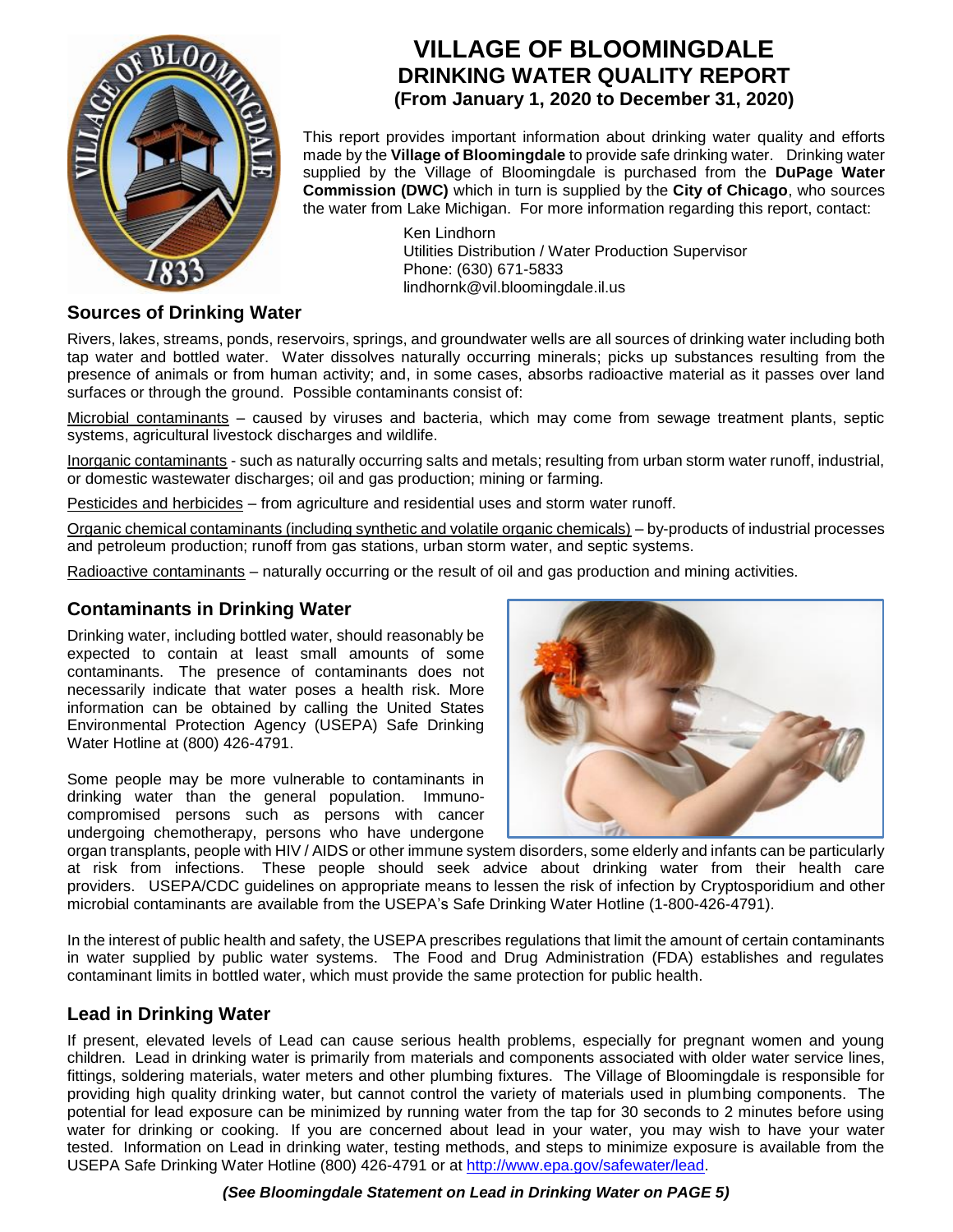**(From January 1, 2020 to December 31, 2020)**

## **Source Water Assessment Summary**

The Illinois EPA implemented a Source Water Assessment Program (SWAP) to assist with watershed protection of public drinking water supplies. The SWAP inventories potential sources of contamination and determines the susceptibility of the source water to contamination.

## Source Water Location

The City of Chicago draws from Lake Michigan as its source water. The water is treated at one of two (2) water treatment plants. The **Jardine Water Purification Plant** serves the northern areas of Chicago and suburbs which includes the water supplied to the DuPage Water Commission and



thereby the **Village of Bloomingdale**. Lake Michigan is the only Great Lake that is entirely contained within the United States and borders Illinois, Indiana, Michigan and Wisconsin. It is the second largest Great Lake by volume with 1,180 cubic miles of water and third largest by area.

### **Susceptibility to Contamination**

The Illinois EPA (IEPA) considers all surface water sources of community water supplies to be susceptible to potential pollution. The very nature of surface water allows contaminants to migrate into treatment system intakes with no protection. For this reason IEPA mandates treatment for all surface water supplies in Illinois. Chicago's offshore intakes, known as "cribs", are located at such a distance that shoreline impacts are not usually considered a factor influencing water quality. At certain times of the year, however, the potential for contamination exists due to wet weather flows and river reversals. In addition, the intake crib locations may attract waterfowl, such as gulls and terns that frequent the Great Lakes area, thereby concentrating fecal deposits potentially compromising the source water quality. Conversely, the shore intakes are very susceptible to storm water runoff, activities in marinas, and shoreline non-point sources due to the influx of groundwater. Further information on the City of Chicago community water supply's Source Water Assessment Program is available by calling the City of Chicago, Department of Water Management at (312) 742-2406.

## Source Water Assessment Summary

The source assessment for the Village's supply has been completed by Illinois EPA. To view a summary version of the completed Source Water Assessment, visit the Illinois EPA website at<http://dataservices.epa.illinois.gov/swap/factsheet.aspx> and select the City of Chicago. The Village of Bloomingdale Source Water Assessment is for the emergency wells only.

# **The Fourth Unregulated Contaminant Monitoring Rule (UCMR 4)**

In compliance with UCMR 4, samples were collected at Chicago Water System's entry points to the distribution system (EPTDS), also known as finished water, and analyzed for all contaminant groups except for Haloacetic Acids (HAAs), which were sampled from the distribution system. All the contaminant groups tested in finished water were below the minimum reporting levels specified in the test method under UCMR 4. Samples for HAA indicators (Total Organic Carbon and Bromide) were collected at two source water influent points for the system. For Bromide, test results ranged from 28.2 to 35.3 ppb, and for TOC, test results ranged from 1.79 to 1.8 ppm.

# **Illinois EPA's Sampling of Per- and Polyfluoroalkyl Substances (PFAS)**

The IEPA collected finished water samples from Chicago's Water System on 10/29/2020 and analyzed the samples for a total of 18 PFAS contaminants. In its notification to Chicago, the Illinois EPA stated that these contaminants were not present in Chicago's drinking water at concentrations greater than or equal to the minimum reporting levels.

# **2020 Volunteer Monitoring**

The City of Chicago has continued monitoring for Cryptosporidium, Giardia and E. Coli in its source water as part of its water quality program. Cryptosporidium has not been detected in these samples, but Giardia was detected in one raw lake water sample collected in September 2010. Treatment processes have been optimized to provide effective removal of Cryptosporidium and Giardia from source water. By maintaining low turbidity through removal of particles from the water, the possibility of Cryptosporidium and Giardia organisms getting into the drinking water system is greatly reduced.

CDWM continues to monitor for hexavalent chromium, also known as chromium-6. USEPA has not yet established a standard for chromium-6, a contaminant of concern which has both natural and industrial sources. Please address any questions or concerns to CDWM's Water Quality Division at 312-744-8190. Chicago Chromium-6 sampling data are posted at: [http://www.cityofchicago.org/city/en/depts/water/supp\\_info/water\\_quality\\_resultsandreports.html](http://www.cityofchicago.org/city/en/depts/water/supp_info/water_quality_resultsandreports.html)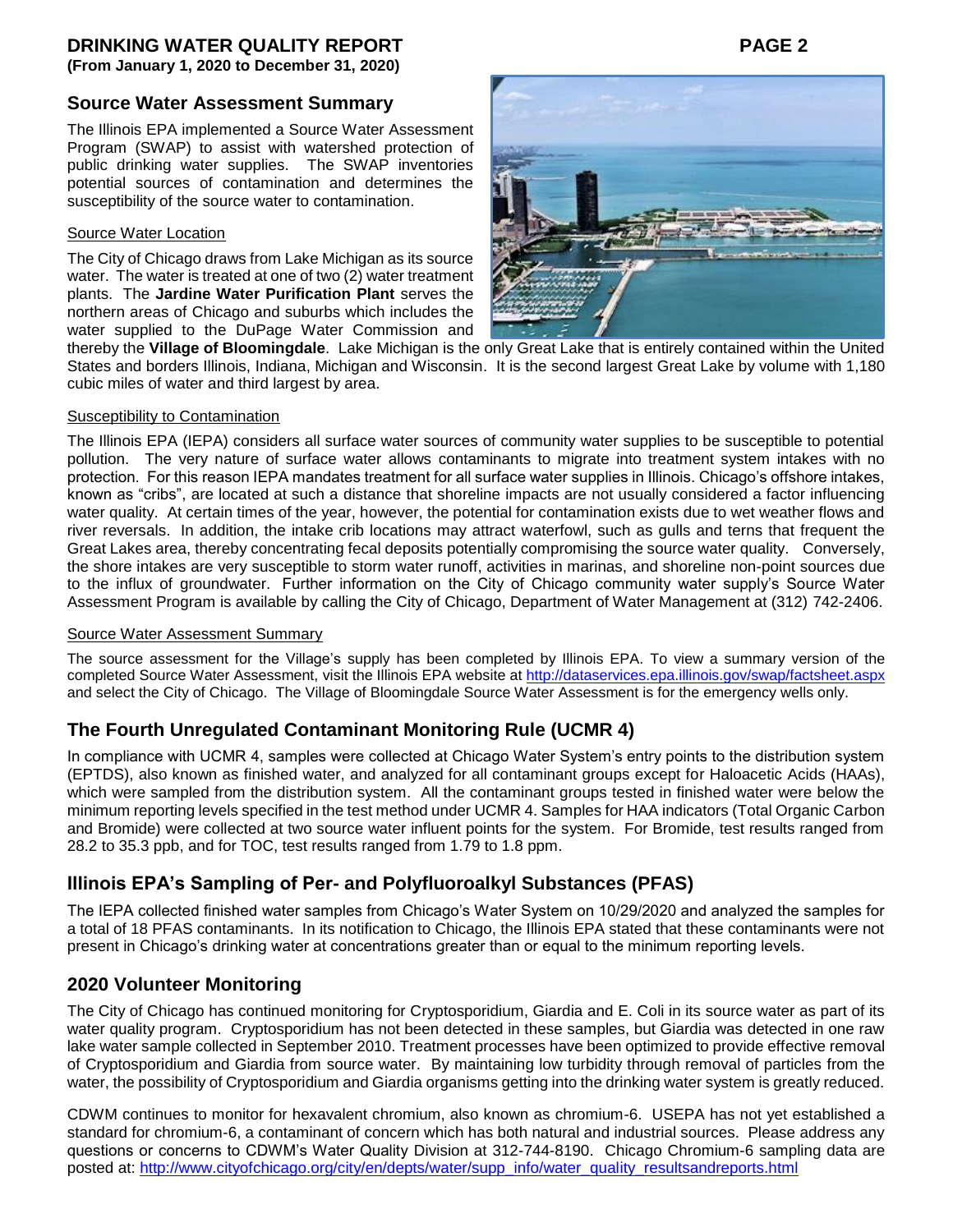# **2020 Water Quality Tables**

This table includes contaminants detected in samples collected by the City of Chicago or the Village of Bloomingdale between January 1, 2020 and December 31, 2020 unless otherwise noted with a date.

**Definition of Terms –** The following scientific terms and measures found in the table may require explanation:

**Maximum Contaminant Level Goal (MCLG):** The level of contaminant in drinking water below which there is no known or expected risk to health. MCLG's allow for a margin of safety.

**Maximum Contaminant Level (MCL):** The highest level of a contaminant that is allowed in drinking water. MCLs are set as close to the MCLGs as feasible using the best available treatment technology.

**Highest Level Detected:** This column represents an average of sample result data collected during the CCR calendar year. In some cases, it may represent a single sample if only one sample was collected.

**Range of Detections:** This column represents a range of individual sample results, from lowest to highest that were collected during the CCR calendar year.

**Date of Sample:** If a date appears in this column, the Illinois EPA requires monitoring for this contaminant less than once a year because the concentrations do not frequently change. If no date appears in the column, monitoring of this contaminant was conducted during the CCR calendar year.

Action Level (AL): The concentration of a contaminant which, if exceeded, triggers treatment or other requirements which a water system must follow.

**Maximum Residual Disinfectant Level Goal (MRDLG)**: The level of drinking water disinfectant below which there is no known or expected risk to health. MRDLGs do not reflect the benefits of the use of disinfectants to control microbial contaminants.

**Maximum Residual Disinfectant Level (MRDL):** The highest level of drinking water disinfectant allowed in drinking water. There is convincing evidence that addition of a disinfectant is necessary for the control of microbial contaminants.

**Treatment Technique (TT):** A required process intended to reduce the level of a contaminant in drinking water.

**ND** – "not detectable" at testing limits

**n/a** – "not applicable"

**Units of measurement –** The following units of measurement will assist in understanding the table:

**ppm** - parts per million, or milligrams per liter **ppb** - parts per billion, or micrograms per liter

**pCi/l** - picocuries per liter (used to measure radioactivity)

**NTU** - Nephelometric Turbidity Unit (used to measure cloudiness in drinking water) **%< 0.3 NTU** - percent samples less than 0.3 NTU

# **Water Quality Tables – Regulated and Detected Contaminants**

| <b>Turbidity Data</b>                                                                                                                            |                                      |                |                                  |                                         |                                      |                              |                  |  |  |  |  |
|--------------------------------------------------------------------------------------------------------------------------------------------------|--------------------------------------|----------------|----------------------------------|-----------------------------------------|--------------------------------------|------------------------------|------------------|--|--|--|--|
| <b>Contaminant (unit of measurement)</b><br>Typical source of contaminant                                                                        | <b>Sample</b><br><b>Collected By</b> | <b>MCLG</b>    | <b>MCL</b>                       | <b>Highest Level</b><br><b>Detected</b> | <b>Range of</b><br><b>Detections</b> | Date of<br><b>Sample</b>     | <b>Violation</b> |  |  |  |  |
| *Turbidity<br>(NTU/Lowest Monthly % ≤0.3 NTU)<br>Soil runoff                                                                                     | Chicago                              | n/a            | TT(Limit<br>$95\% < 0.3$<br>NTU) | Lowest<br>Monthly %:<br>100%            | 100.0%-100.0%                        |                              | N                |  |  |  |  |
| *Turbidity<br>(NTU/Highest Single Measurement)<br>Soil runoff                                                                                    | Chicago                              | n/a            | <b>TT(Limit</b><br>1 NTU         | 0.16                                    | n/a                                  |                              | N                |  |  |  |  |
| <b>Inorganic Contaminants</b>                                                                                                                    |                                      |                |                                  |                                         |                                      |                              |                  |  |  |  |  |
| <b>Contaminant (unit of measurement)</b><br>Typical source of contaminant                                                                        | <b>Sample</b><br><b>Collected By</b> | <b>MCLG</b>    | <b>MCL</b>                       | <b>Highest Level</b><br><b>Detected</b> | Range of<br><b>Detections</b>        | Date of<br><b>Sample</b>     | <b>Violation</b> |  |  |  |  |
| Barium (ppm)<br>Discharge of drilling waste, metal refineries;<br>erosion of natural deposits                                                    | Chicago                              | $\overline{2}$ | $\overline{2}$                   | 0.0201                                  | $0.0198 - 0.0201$                    |                              | N                |  |  |  |  |
| Nitrate (as Nitrogen) (ppm)<br>Runoff from fertilizer use; leaching from<br>septic tanks, sewage; erosion of natural<br>deposits                 | Chicago                              | 10             | 10                               | 0.42                                    | $0.35 - 0.42$                        |                              | N                |  |  |  |  |
| Total Nitrate & Nitrite (as Nitrogen) (ppm)<br>Runoff from fertilizer use; leaching from<br>septic tanks, sewage; erosion of natural<br>deposits | Chicago                              | 10             | 10                               | 0.42                                    | $0.35 - 0.42$                        |                              | N                |  |  |  |  |
| <b>Lead and Copper</b>                                                                                                                           |                                      |                |                                  |                                         |                                      |                              |                  |  |  |  |  |
| <b>Contaminant (unit of measurement)</b><br>Typical source of contaminant                                                                        | <b>Sample</b><br><b>Collected By</b> | <b>MCLG</b>    | <b>Action</b><br>Level           | 90 <sup>th</sup><br><b>Percentile</b>   | # of sites<br>over AL                | Date of<br><b>Sample</b>     | <b>Violation</b> |  |  |  |  |
| Copper (ppm)<br>Corrosion of household plumbing systems;<br>erosion of natural deposits                                                          | Bloomingdale                         | 1.3            | $AI = 1.3$                       | 0.00                                    | $\Omega$                             | 7/17/2020<br>to<br>8/25/2020 | N                |  |  |  |  |
| Lead (ppb)<br>Corrosion of household plumbing systems:<br>erosion of natural deposits                                                            | Bloomingdale                         | $\overline{0}$ | $AL=15$                          | 0.00                                    | $\Omega$                             | 7/17/2020<br>to<br>8/25/2020 | N                |  |  |  |  |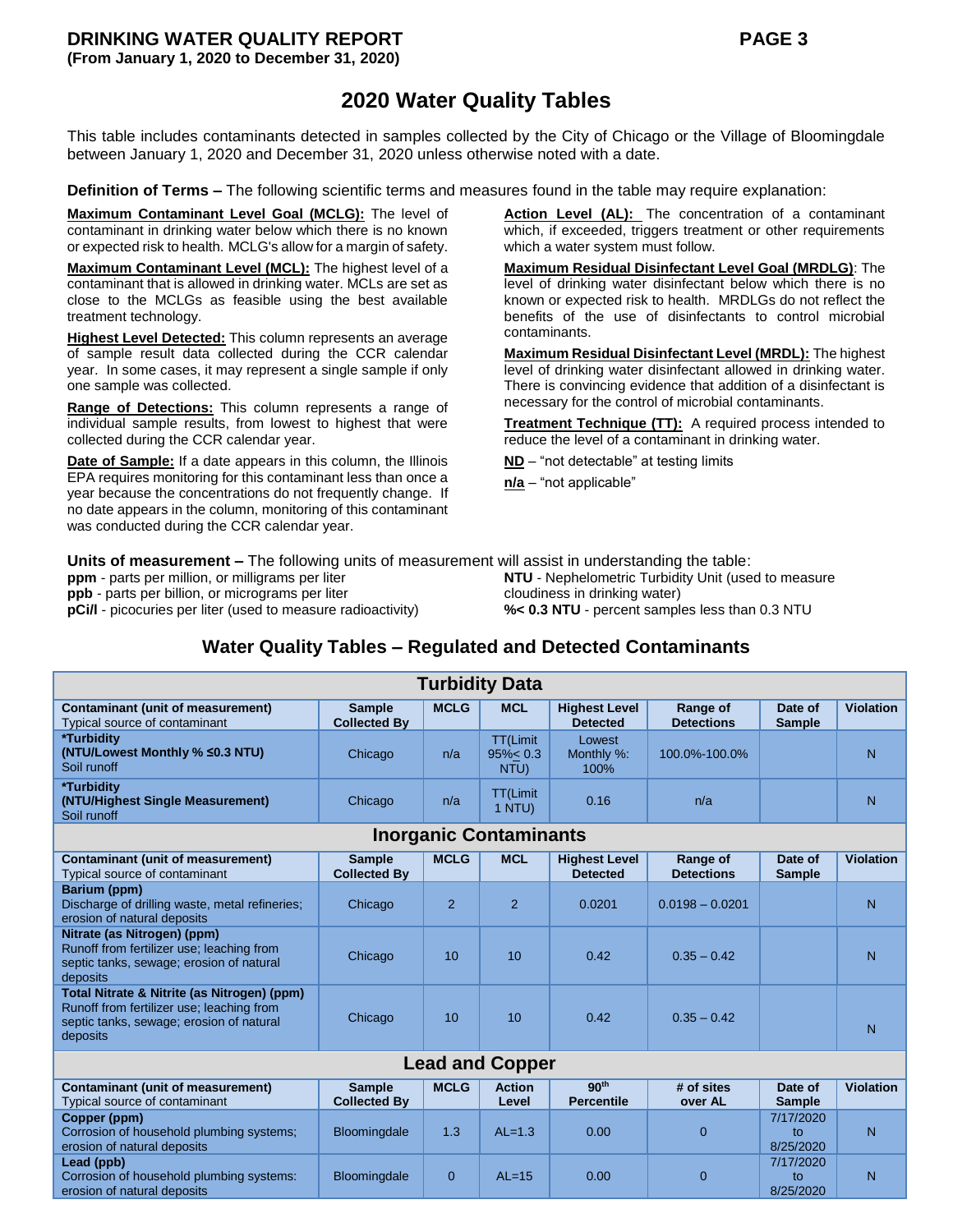| <b>Disinfectant / Disinfection By-Products</b>                                                                                                    |                                      |                     |                    |                                         |                                      |                          |                  |  |  |  |  |
|---------------------------------------------------------------------------------------------------------------------------------------------------|--------------------------------------|---------------------|--------------------|-----------------------------------------|--------------------------------------|--------------------------|------------------|--|--|--|--|
| <b>Contaminant (unit of measurement)</b><br>Typical source of contaminant                                                                         | <b>Sample</b><br><b>Collected By</b> | <b>MCLG</b>         | <b>MCL</b>         | <b>Highest Level</b><br><b>Detected</b> | Range of<br><b>Detections</b>        | Date of<br><b>Sample</b> | <b>Violation</b> |  |  |  |  |
| Chlorine (as Cl2) (ppm)<br>Water additive used to control microbes                                                                                | <b>Bloomingdale</b>                  | <b>MRDLG</b><br>4.0 | <b>MRDL</b><br>4.0 | 1.0                                     | $0.78 - 1.1$                         | 12/31/2020               | N                |  |  |  |  |
| <b>TTHMs (Total Trihalomethanes) (ppb)</b><br>By-product of drinking water disinfection                                                           | Bloomingdale                         | n/a                 | 80                 | 42                                      | $16.49 - 57.4$                       | Quarterly                | N                |  |  |  |  |
| HAA5 (Haloacetic Acids) (ppb)<br>By-product of drinking water disinfection                                                                        | Bloomingdale                         | n/a                 | 60                 | 25                                      | $9.96 - 29.5$                        | Quarterly                | N                |  |  |  |  |
| <b>Radioactive Contaminants</b>                                                                                                                   |                                      |                     |                    |                                         |                                      |                          |                  |  |  |  |  |
| <b>Contaminant (unit of measurement)</b><br>Typical source of contaminant                                                                         | <b>Sample</b><br><b>Collected By</b> | <b>MCLG</b>         | <b>MCL</b>         | <b>Highest Level</b><br><b>Detected</b> | <b>Range of</b><br><b>Detections</b> | Date of<br><b>Sample</b> | <b>Violation</b> |  |  |  |  |
| Gross Alpha (pCu/L)<br>(excluding radon and uranium)<br>Erosion of natural and manmade deposits                                                   | Chicago                              | $\overline{0}$      | 15                 | 3.1                                     | $2.8 - 3.1$                          | 2/04/2020                | N                |  |  |  |  |
| Combined Radium 226/228 (pCi/L)<br>Decay of natural and manmade deposits                                                                          | Chicago                              | $\overline{0}$      | 5                  | 0.95                                    | $0.83 - 0.95$                        | 2/04/2020                | N                |  |  |  |  |
| <b>State Regulated Contaminants</b>                                                                                                               |                                      |                     |                    |                                         |                                      |                          |                  |  |  |  |  |
| <b>Contaminant (unit of measurement)</b><br>Typical source of contaminant                                                                         | <b>Sample</b><br><b>Collected By</b> | <b>MCLG</b>         | <b>MCL</b>         | <b>Highest Level</b><br><b>Detected</b> | Range of<br><b>Detections</b>        | Date of<br><b>Sample</b> | <b>Violation</b> |  |  |  |  |
| Fluoride (ppm)<br>Erosion of natural deposits; Water additive<br>which promotes strong teeth; discharge from<br>fertilizer and aluminum factories | Chicago                              | $\overline{4}$      | $\overline{4}$     | 0.75                                    | $0.65 - 0.75$                        |                          | N                |  |  |  |  |
| <b>Unregulated Contaminants</b>                                                                                                                   |                                      |                     |                    |                                         |                                      |                          |                  |  |  |  |  |
| <b>Contaminant (unit of measurement)</b><br>Typical source of contaminant                                                                         | <b>Sample</b><br><b>Collected By</b> | <b>MCLG</b>         | <b>MCL</b>         | <b>Highest Level</b><br><b>Detected</b> | Range of<br><b>Detections</b>        | Date of<br><b>Sample</b> | <b>Violation</b> |  |  |  |  |
| Sulfate (ppm)<br>Erosion of naturally occurring deposits                                                                                          | Chicago                              | n/a                 | n/a                | 27.8                                    | $27.5 - 27.8$                        |                          | $\overline{N}$   |  |  |  |  |
| Sodium (ppm)<br>Erosion from naturally occurring deposits;<br>Used in water softener regeneration                                                 | Chicago                              | n/a                 | n/a                | 9.55                                    | $8.73 - 9.55$                        |                          | N                |  |  |  |  |

#### *Water Quality Data Table Footnotes*

## **Turbidity**

Turbidity is a measure of the cloudiness of water. Turbidity is a good indicator of water quality and the effectiveness of filtration and disinfectants. **Unregulated Contaminants**

A maximum contaminant level (MCL) for these contaminants has not been established by either state or federal regulations, nor has mandatory health effects language. The purpose of monitoring these contaminants is to assist USEPA in determining the occurrence of unregulated contaminants in drinking water, and whether future regulation is warranted.

#### **Fluoride**

Fluoride is added to water supplies to promote strong teeth. The Illinois Department of Public Health recommends an optimal fluoride level of 0.7 mg/l.

#### **Sodium**

There is no state/federal MCL for sodium. Monitoring is required to provide information to consumers and health officials concerned about sodium intake due to dietary precautions. If you are on a sodium-restricted diet, you should consult a physician about this level of sodium in the water.